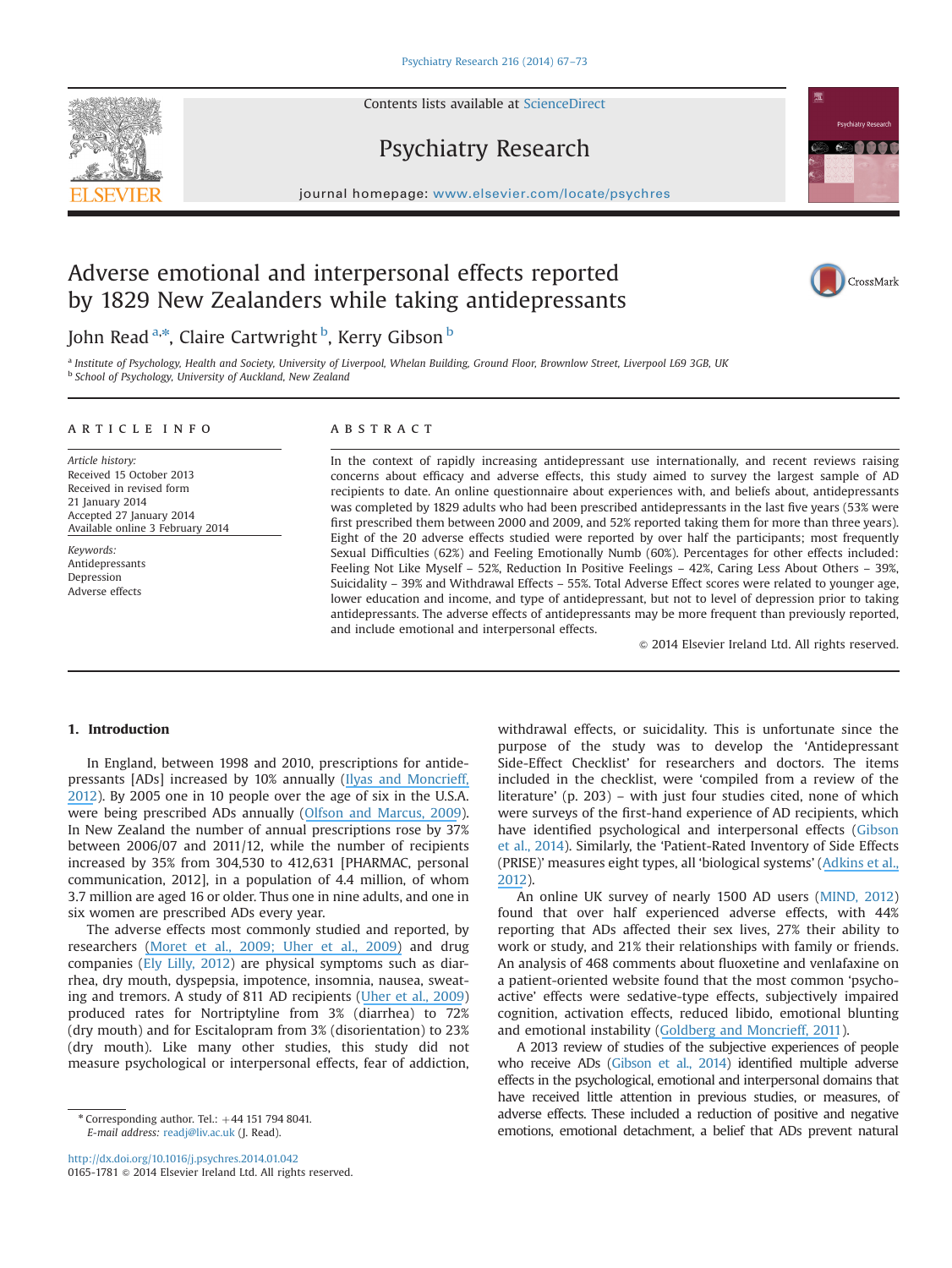sadness, personality changes, harmful effects on relationships, fear of addiction, and suicidality ([Givens et al., 2006;](https://www.researchgate.net/publication/272572116_Older_patients) [Liebert and Gavey, 2008](https://www.researchgate.net/publication/288306202_I_Didn); [Pestello and Davis-Berman, 2008;](https://www.researchgate.net/publication/232045170_Taking_anti-depressant_medication_A_qualitative_examination_of_internet_postings?el=1_x_8&enrichId=rgreq-f0186ac4cfb48266549aa2490c1b877f-XXX&enrichSource=Y292ZXJQYWdlOzI2MDAyOTk4MztBUzoxMjA5NTg3NDg3MjkzNDRAMTQwNTg1MDIyMjAwMQ==) [Price et al., 2009](https://www.researchgate.net/publication/26780749_Price_J_Cole_V_Goodwin_GM_Emotional_side-effects_of_selective_serotonin_reuptake_inhibitors_qualitative_study_Br_J_Psychiatry_195_211-217?el=1_x_8&enrichId=rgreq-f0186ac4cfb48266549aa2490c1b877f-XXX&enrichSource=Y292ZXJQYWdlOzI2MDAyOTk4MztBUzoxMjA5NTg3NDg3MjkzNDRAMTQwNTg1MDIyMjAwMQ==)). The review concluded that AD recipients have complex and ambivalent perspectives, which can change over time. The review found, however, that the overall attitude of most AD recipients is negative, not only because of adverse effects ([Pestello and Davis-Berman, 2008;](https://www.researchgate.net/publication/232045170_Taking_anti-depressant_medication_A_qualitative_examination_of_internet_postings?el=1_x_8&enrichId=rgreq-f0186ac4cfb48266549aa2490c1b877f-XXX&enrichSource=Y292ZXJQYWdlOzI2MDAyOTk4MztBUzoxMjA5NTg3NDg3MjkzNDRAMTQwNTg1MDIyMjAwMQ==) [Van Geffen et al.,](https://www.researchgate.net/publication/23976575_Initiation_of_antidepressant_therapy_Do_patients_follow_the_GP) [2009](https://www.researchgate.net/publication/23976575_Initiation_of_antidepressant_therapy_Do_patients_follow_the_GP)), but because of stigma ([Sirey et al., 2001](https://www.researchgate.net/publication/11628627_Stigma_as_a_Barrier_to_Recovery_Perceived_Stigma_and_Patient-Rated_Severity_of_Illness_as_Predictors_of_Antidepressant_Drug_Adherence?el=1_x_8&enrichId=rgreq-f0186ac4cfb48266549aa2490c1b877f-XXX&enrichSource=Y292ZXJQYWdlOzI2MDAyOTk4MztBUzoxMjA5NTg3NDg3MjkzNDRAMTQwNTg1MDIyMjAwMQ==)) and failure to address social and psychological issues ([Honcamp et al., 2002](https://www.researchgate.net/publication/11168797_Patients)). The review also found, nevertheless, that many people continue taking ADs, partly because of lack of availability of preferred alternative treatments such as psychotherapy ([Backenstrass et al., 2006;](https://www.researchgate.net/publication/7262081_Preferences_for_treatment_in_primary_care_A_comparison_of_nondepressive_subsyndromal_and_major_depressive_patients?el=1_x_8&enrichId=rgreq-f0186ac4cfb48266549aa2490c1b877f-XXX&enrichSource=Y292ZXJQYWdlOzI2MDAyOTk4MztBUzoxMjA5NTg3NDg3MjkzNDRAMTQwNTg1MDIyMjAwMQ==) [Lowe et al., 2006](https://www.researchgate.net/publication/7349758_Medical_patients)) and, most consistently, because of a belief that they are addictive and the related fear of withdrawal effects ([Bogner et al., 2009;](https://www.researchgate.net/publication/26753890_Older_primary_care_patient_views_regarding_antidepressants_A_mixed_methods_approach?el=1_x_8&enrichId=rgreq-f0186ac4cfb48266549aa2490c1b877f-XXX&enrichSource=Y292ZXJQYWdlOzI2MDAyOTk4MztBUzoxMjA5NTg3NDg3MjkzNDRAMTQwNTg1MDIyMjAwMQ==) Kessing et al., 2005; [Stone et al., 2004](https://www.researchgate.net/publication/8653820_What_do_medical_outpatients_attending_a_neurology_clinic_think_about_antidepressants?el=1_x_8&enrichId=rgreq-f0186ac4cfb48266549aa2490c1b877f-XXX&enrichSource=Y292ZXJQYWdlOzI2MDAyOTk4MztBUzoxMjA5NTg3NDg3MjkzNDRAMTQwNTg1MDIyMjAwMQ==)).

# 1.1. Aims of the study

A questionnaire was designed to explore the subjective experiences of AD recipients, by asking the largest sample to date about their experiences with, and attitudes and beliefs about, depression and ADs. This paper reports participants' experiences of 20 biological, emotional and interpersonal adverse effects.

#### 2. Method

#### 2.1. Instrument

The questionnaire had 47 questions, in eight sections: demographics; the prescribing process; information about AD usage and perceptions of their effectiveness; side-effects; benefits; experiences of alternative treatment options; and beliefs about the causes of depression. The questionnaire consisted of multiplechoice questions and rating scales producing quantitative data and open-ended questions. The criteria for participation included having been prescribed ADs in the last five years and being 18 years of age or over.

### 2.2. Recruitment

Following ethics approval from the University of Auckland, the anonymous questionnaire was placed online. A google webpage advertising the study was

established [\(www.viewsonantidepressants.co.nz](www.viewsonantidepressants.co.nz)). This webpage provided participant information and a link to the online questionnaire. The study was publicized in the New Zealand media via media releases, interviews with the researchers and advertisements.

#### 2.3. Participants

Of the 2171 people who started the survey, 295 stopped before the end of the second section (question 19 of 47); their responses were not analyzed. Of the remaining 1876, 45 cited medications other than ADs in response to questions about which ADs they had been prescribed. Of the remaining 1831, the latter of each of two pairs of responses with the same Internet Protocol address (indicating use of the same computer) and similar responses, were discarded. This left 1829 surveys for analysis. The number of responses to each question varied as not all participants responded to all questions.

Females constituted 76.6% of the sample. The modal age group was 36–45 (24.2%); 16.3% were 18–25, and 15.9% were 56 or older. A large majority, 92.1%, identified as 'New Zealand/European'; 2.9% as Maori, 1.2% as Asian, 0.4% as Pacific Islander and 3.5% as 'Other'. The majority, 89.1%, identified as heterosexual; 2.2% as gay, 2.9% as lesbian and 5.7% as bisexual.

In terms of education, 49.6% had a university degree; 26.1% gained a diploma or certificate after high school, 17.2% completed high school, and 7.1% did not complete high school. (In 2006, 14.2% of adult New Zealanders had an undergraduate degree or higher and 22.4 percent had no formal qualification (Education Counts, 2006)).

Annual income (in NZ dollars) ranged from less than \$10,000 (15.0%) to more than \$100,000 (7.7%). The modal income was \$40,000–\$59,999 (22.1%). (The median income of the NZ population in 2012 was \$29,000 (Statistics New Zealand, 2012a, 2012b)).

About half (52.6%) reported first being prescribed ADs between 2000 and 2009; with 25.9% reporting 2010–2013 (February); 16.1% 1990–1999, and 5.4% prior to 1990. Nearly all (97.4%) had taken the ADs when prescribed them, and 69.1% were still taking ADs. Approximately half (51.7%) had taken them for more than three years, and 7.8% for less than three months. In 83.6% of cases the prescriber was a GP, and in 16.4% a psychiatrist. Of the 1715 (93.8%) who reported which AD they had been prescribed, the most common was Fluoxetine (22.4%), followed by Citalopram (20.3%), Paroxetine (8.7%), Tricyclics (4.5%) and Venlafaxine (2.2%). Thirty nine percent reported that they had been prescribed multiple ADs.

The majority (82.8%) reported that the ADs had reduced their depression. Participants reported the following levels of depression in the year before taking ADs: 'severe' – 42.7%, 'moderate' – 37.8%, 'mild' – 11.8%, and 'not at all' – 7.6%. While taking ADs the rates were: 'severe' – 10.5%, 'moderate' – 23.1%, 'mild' – 45.2%, and 'not at all' – 21.2%. The question 'While taking antidepressants my quality of life was….' elicited the following response rates: 'greatly improved' – 49.2%, 'slightly improved' – 36.1%, 'unchanged' – 5.8%, 'slightly worse' – 4.4%. 'a lot worse'  $-4.5%$ 

#### Table 1

Percentages of participants reporting each of 20 adverse effects, analyzed by gender, age and treatment duration (more than three years vs. three years or less).

|                                | $\boldsymbol{n}$ | % Any | % Severe | % moderate/severe | Gender             | Age      | Treatment duration       |
|--------------------------------|------------------|-------|----------|-------------------|--------------------|----------|--------------------------|
| Sexual difficulties            | 1587             | 62.3  | 14.1     | 39.1              | $M^*$              |          | $>$ 3 yr <sup>**</sup>   |
| Feeling emotionally numb       | 1603             | 60.4  | 13.5     | 35.5              |                    | $Y^*$    |                          |
| Failure to reach orgasm        | 1569             | 59.5  | 18.5     | 40.7              | $M^{\ast\ast}$     |          |                          |
| Drowsiness                     | 1582             | 57.8  | 8.6      | 30.8              |                    | $Y^{**}$ |                          |
| Dry mouth                      | 1609             | 57.6  | 9.7      | 28.7              |                    |          | $>$ 3 yr <sup>**</sup>   |
| Weight gain                    | 1593             | 56.4  | 12.2     | 35.0              | $\mathbb{F}^*$     |          | $>$ 3 yrs                |
| Withdrawal effects             | 1367             | 54.9  | 25.0     | 42.5              |                    |          | $>$ 3 yr <sup>***</sup>  |
| Feeling not like myself        | 1576             | 52.4  | 11.0     | 29.0              |                    | Y***     | $\leq$ 3 yr <sup>*</sup> |
| Headaches                      | 1567             | 47.0  | 5.1      | 22.3              |                    | Y***     |                          |
| Agitation                      | 1557             | 46.9  | 7.0      | 23.6              |                    | $Y^{**}$ |                          |
| <b>Dizziness</b>               | 1567             | 45.2  | 4.8      | 18.8              |                    | $Y^*$    |                          |
| Reduction in positive feelings | 1560             | 41.7  | 8.0      | 20.6              | $M^*$              |          |                          |
| Nausea                         | 1554             | 39.4  | 4.6      | 16.3              |                    | Y***     |                          |
| Suicidality                    | 1555             | 38.9  | 7.8      | 18.2              |                    | $Y^*$    | $>$ 3 yr <sup>*</sup>    |
| Caring less about others       | 1556             | 38.8  | 4.9      | 15.9              | $M^{\ast\ast\ast}$ |          |                          |
| Tremors                        | 1556             | 31.3  | 4.5      | 13.7              |                    |          |                          |
| Feeling aggressive             | 1557             | 28.0  | 4.9      | 12.9              | $M^*$              |          |                          |
| Addiction                      | 1521             | 27.4  | 6.2      | 15.6              |                    |          | $>$ 3 yr <sup>***</sup>  |
| Diarrhea                       | 1523             | 20.0  | 1.4      | 6.7               |                    |          |                          |
| Weight loss                    | 1480             | 15.1  | 2.2      | 6.7               |                    |          |                          |

Age: Pearson correlations (Y=younger age).

Gender and treatment duration: t-test independent means.

 $*$  < 0.01.

\*\*  $< 0.001$ .

\*\*\*  $< 0.0001$ .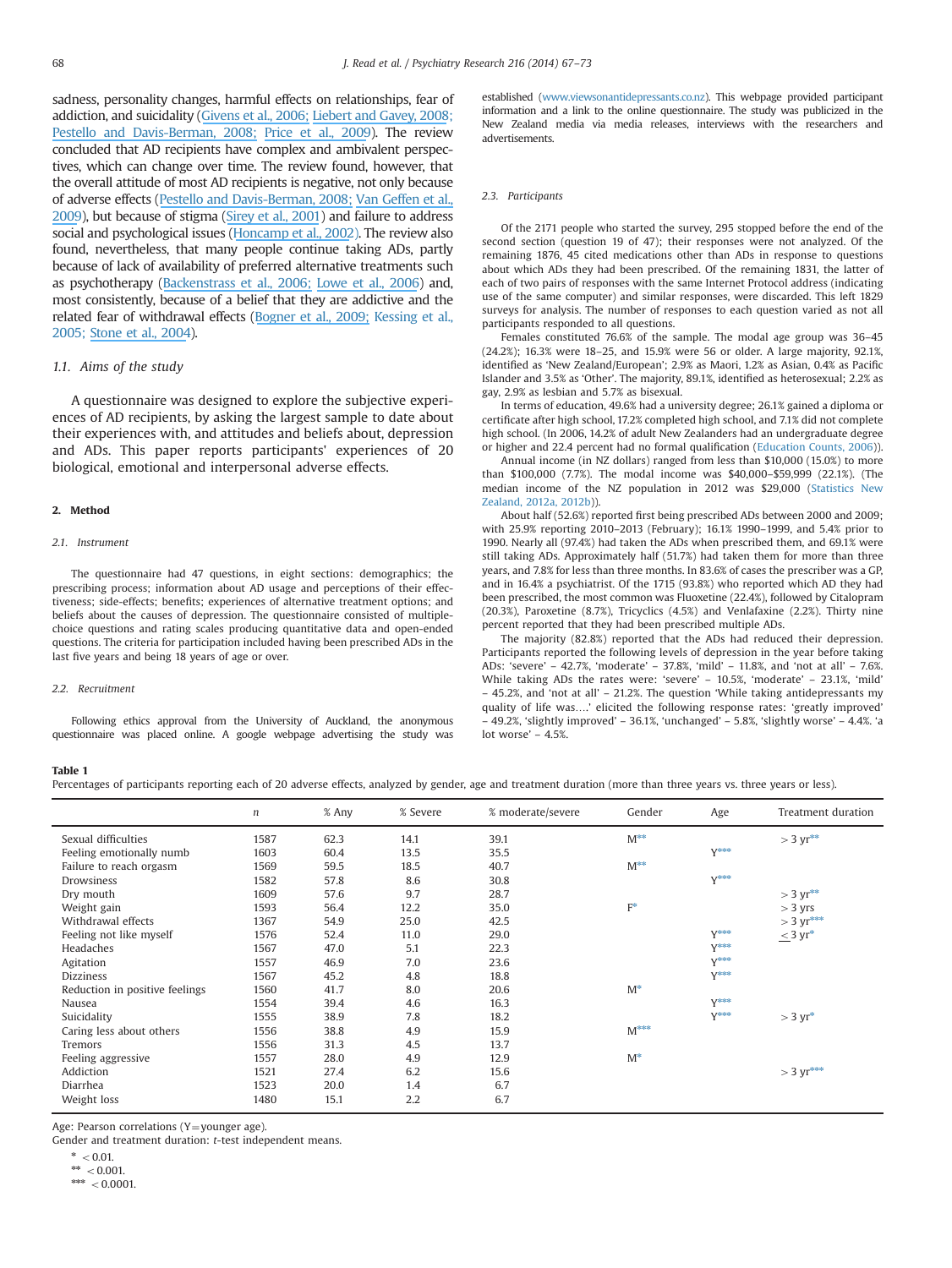# 2.4. Data analysis

Descriptive data for the 1829 participants were calculated for the following question: 'Please rate the following side effects that you may have experienced as a result of taking the anti-depressants' – which was followed by 20 possible effects (see Table 1) plus 'other – please specify', and four possible responses: 'not at all', 'mild', 'moderate' and 'severe'. A Total Adverse Effects (TAE) score was calculated by adding the scores ( $0=$ not at all, to 3=severe) for the 20 items. Statistical analyses used either independent means t-tests or Spearman rho correlation coefficients. Because of the large number of analyses, only results at the  $p < 0.01$  are reported, to reduce the probability of type I errors (false positives).

# 3. Results

# 3.1. Specific adverse effects

The number of participants responding to the questions about each of the 20 adverse effects varied. By far the lowest (1367) was for Withdrawal Effects, presumably because some participants had been on ADs continuously and had no experience of withdrawal.

Eight of the 20 effects were reported by more than half of the participants (see Table 1). The most frequent were Sexual Difficulties (62%), Feeling Emotionally Numb (60%) and Failure to Reach Orgasm (59%). The percentages reporting the other three effects of particular interest in this study were: Feeling Not Like Myself – 52%, Reduction In Positive Feelings – 42% and Caring Less About Others – 39%. Five effects were experienced at a 'moderate' or 'severe' level by a third or more of participants (see Table 1), most frequently Withdrawal Effects (42%) and Failure to Reach Orgasm (41%). The same five effects were rated as 'severe' by 10% or more of participants. For example, Feeling Emotionally Numb was rated as 'moderate' or 'severe' by 35% and as 'severe' by 13%.

All adverse effects were significantly related to Suicidality (all  $p < 0.001$  level), with the most strongly related being: Reduction in Positive Feelings ( $rho=0.50$ ), Feeling Not Like Myself (0.49), Feeling Aggressive (0.46), Agitation (0.47), Feeling Emotionally Numb (0.44) and Caring Less About Others (0.40).

In the 'other' box that followed the 20 adverse effects, 584 participants reported 87 effects. Table 2 lists the 22 of these effects reported by five or more people. Sixty three of these reports were in the sleep domain, with 29 reporting insomnia, seven disturbed sleep, 18 unusually vivid or frightening dreams, and nine reporting night sweats. Nineteen reported memory or other cognitive difficulties. Eighteen used terms like 'zombie' 'detached' 'fuzzy' or 'foggy' to describe their experiences: 'I was in lala land – it was like I wasn't in the real world – just looking into it from somewhere'; 'now am a zombie I think. Got very little feeling at all'; 'detached from self and reality'.

Seventeen described increased or new anxiety, including five panic attacks. Thirteen reported 'electric shocks', mostly in the head [9], described as 'brain zaps' or, 'brain flashes, like a sudden flick in my brain' or 'severe feeling of 'spasm' in my head – sort of like my brain is jumping'.

| $\sim$<br>. . |  |
|---------------|--|
|---------------|--|

|  | 'Other' self-reported adverse effects. |  |  |
|--|----------------------------------------|--|--|
|--|----------------------------------------|--|--|

| Insomnia             | 29 | Nightmares               | 8 |
|----------------------|----|--------------------------|---|
| 'Fuzzy'/'zombie'     | 18 | Jaw grinding             | 8 |
| Sweating             | 18 | <b>Blurred</b> vision    | 8 |
| Constipation         | 15 | Disturbed/restless sleep |   |
| Anxiety              | 12 | Heart palpitations       |   |
| Difficulty thinking  | 10 | Fatigue/exhaustion       | 6 |
| Strange/vivid dreams | 10 | Stiff muscles/joints     | 6 |
| 'Brain zaps'         | 9  | Mania                    | 6 |
| Excessive yawning    | 9  | Panic attacks            | 5 |
| Memory loss          | 9  | Decreased motivation     | 5 |
| Night sweats         | 9  | Decreased appetite       | 5 |
|                      |    |                          |   |

# 3.2. Total Adverse Effects scores

The mean score on the Total Adverse Effects (TAE) scale (range 0–60) was  $14.24$  (S.D. = 10.39). The mean TAE score for men (15.30) was not significantly greater than that for women (13.91). TAE was negatively correlated with age  $(rho = -0.15, p < 0.001)$ . The mean for 18–25 year olds (16.51) was greater than the mean for the 56–65 age group (10.12) ( $t=5.63$ , d.f. 230.5,  $p < 0.001$ ). The specific effects that were reported to a significantly greater extent by younger participants included: Feeling Emotionally Numb, Feeling Not Like Myself and Suicidality (see Table 1). Over half the 18–25 age group (55.3%) experienced Suicidality as a result of the ADS, 13.6% to a 'severe' extent. TAE was also negatively correlated with income  $(rho = -0.11, p < 0.001)$  and education  $(rho = -0.09, p < 0.01)$ .

TAE was positively correlated with duration of treatment  $(rho=0.08, p<0.01)$ , with the mean TAE score for those taking ADs for more than three years (15.29) being significantly greater than the mean (13.28) for those taking them for three years or less  $(t=5.63, d.f. 1100.2, p<0.001)$ . (See Table 1 for differences on specific adverse effects).

TAE was negatively correlated with the perceived quality of the relationship with the prescriber ( $rho = -0.26$ ,  $p < 001$ ). The 35.8% of participants who reported that the prescriber had not informed them about side-effects produced a higher mean TAE (16.73) than those who stated that they had been informed  $(13.12)$   $(t=5.43, d.f.)$ 643.5,  $p < 0.001$ ). TAE was positively correlated with the length of time since first prescribed ADs ( $rho=0.09$ ,  $p<0.01$ ).

Analyses in relation to the different types of ADs produced reasonably consistent results regardless of whether the independent variable was defined in terms of being on only one type of drug, or the drug taken for the longest period (Table 3). Venlafaxine, Paroxetine and the Tricyclics produced higher TAE means than the other types of ADs (although the n's for Sertraline and Escitalopram were low).

Table 4 presents frequencies (any and 'severe') for the five most commonly prescribed types of ADs, in relation to the four effects of particular interest, plus the two relating to sexual function (because of their high overall frequency), suicidality, and withdrawal effects (because this is also an effect which has received relatively little attention). The percentages are based on groups of participants who received only one type of AD.

# 3.3. Adverse effects as reason for stopping medication

Of the 459 participants who were not currently taking ADs and responded to the question why, 218 (47.5%) ticked the 'they had unpleasant side effects' box.

# Table 3

Total Adverse Effects scores by medication type.

|              | n   | Only drug used     | n   | Drug used longest  |
|--------------|-----|--------------------|-----|--------------------|
| Venlafaxine  | 21  | 16.81 <sup>a</sup> | 136 | 18.90 <sup>d</sup> |
| Paroxetine   | 83  | 15.78 <sup>b</sup> | 141 | 16.36 <sup>e</sup> |
| Citalopram   | 207 | 11.09              | 317 | 12.97              |
| Fluoxetine   | 230 | 10.31              | 296 | 11.71              |
| Sertraline   | 11  | 8.36               | 26  | 14.31              |
| Escitalopram | 14  | 6.79               | 22  | 10.55              |
| Tricyclics   | 37  | 13.70 <sup>c</sup> | 64  | $16.44^{f}$        |

<sup>a</sup> Greater than fluoxetine ( $p < 0.01$ ), sertraline ( $p < 0.01$ ), citalopram ( $p < 0.01$ ) and escitalopram ( $p < 0.01$ ).

 $b$  Greater than fluoxetine (p < 0.001), sertraline (p < 0.001), citalopram  $(p < 0.001)$  and escitalopram  $(p < 0.01)$ .

 $\epsilon$  Greater than sertraline ( $p < 0.01$ ).

d Greater than fluoxetine  $(p < 0.001)$ , citalopram  $(p < 0.001)$  and escitalopram  $(p < 0.001)$ .

Greater than fluoxetine ( $p < 0.001$ ) and citalopram ( $p < 0.001$ ).

 $f$  Greater than fluoxetine ( $p < 0.01$ ).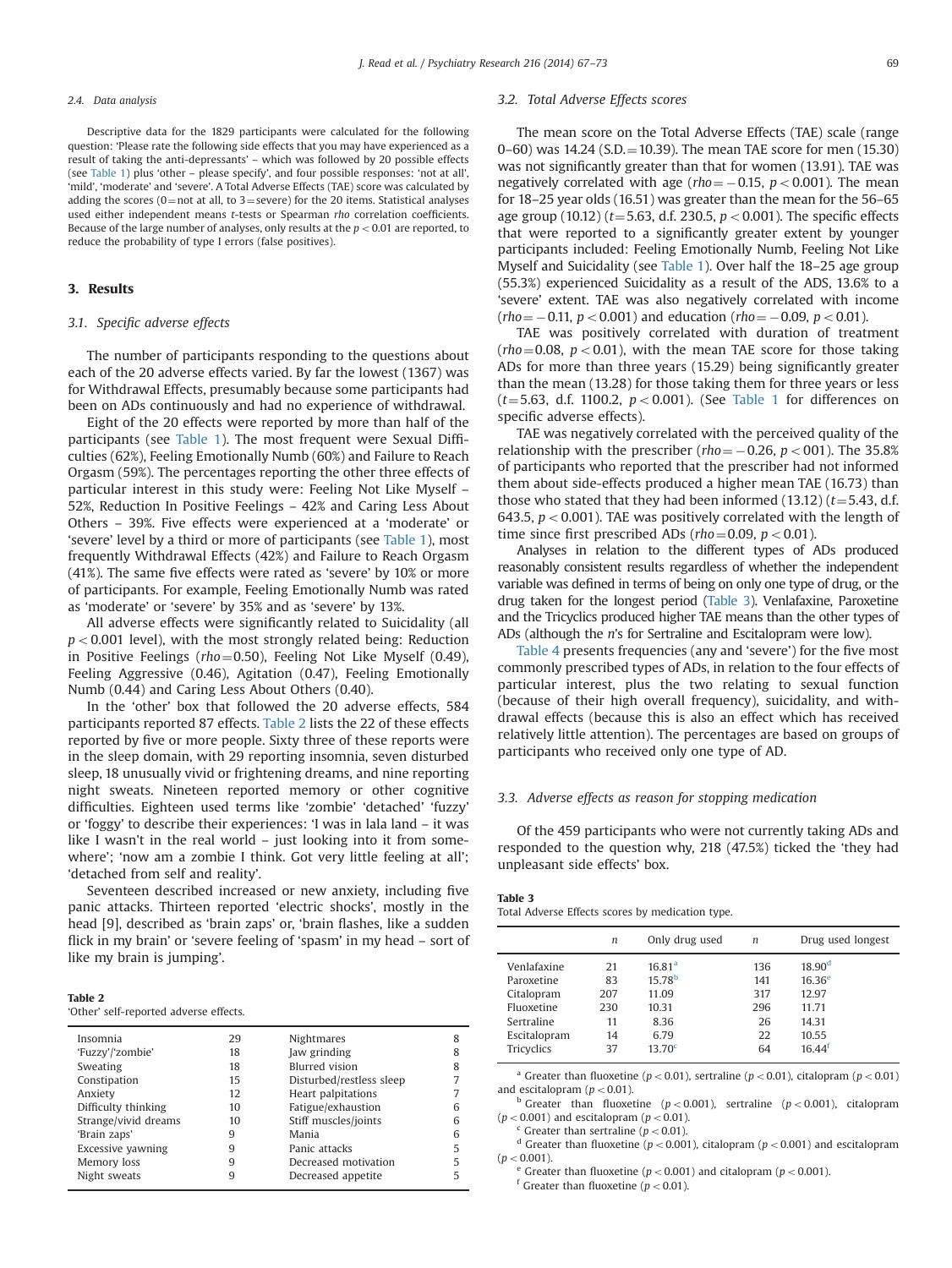#### Table 4

Frequency (and 'severe' percentages) of eight adverse effects by drug type.

|                                | Paroxetine | Venlafaxine | Citalopram | Fluoxetine | Tricyclics |
|--------------------------------|------------|-------------|------------|------------|------------|
| Feeling emotionally numb       | 69% (13%)  | 67% (13%)   | 54% (9%)   | 49% (10%)  | 49% (12%)  |
| Feeling not like myself        | 57% (11%)  | 59% (15%)   | 43% (8%)   | 39% (7%)   | 48% (14%)  |
| Reduction in positive feelings | 46% (7%)   | 50% (4%)    | 20% (3%)   | 28% (4%)   | 39% (11%)  |
| Caring less about others       | 41% (4%)   | 41% (3%)    | 32% (1%)   | 31% (5%)   | 32% (8%)   |
| Sexual difficulties            | 70% (13%)  | 63% (17%)   | 55% (11%)  | 54% (12%)  | 56% (8%)   |
| Failure to reach orgasm        | 65% (15%)  | 57% (23%)   | 55% (15%)  | 50% (13%)  | 41% (14%)  |
| Suicidality                    | 29% (7%)   | 37% (4%)    | 26% (1%)   | 33% (5%)   | 32% (5%)   |
| Withdrawal effects             | 76% (47%)  | 70% (41%)   | 47% (15%)  | 35% (12%)  | 51% (27%)  |

#### Table 5

Frequency of adverse effects about which participants were informed by prescribers (20 or more).

| Nausea<br>Weight/appetite changes<br>Sexual dysfunction<br>Dry mouth<br>Sleepiness/drowsiness | 308<br>195<br>160<br>155<br>147 | Anxiety<br>Increased depression<br>Nightmares/dreams<br>Agitation<br>Constipation | 67<br>60<br>40<br>24<br>23 |
|-----------------------------------------------------------------------------------------------|---------------------------------|-----------------------------------------------------------------------------------|----------------------------|
|                                                                                               |                                 |                                                                                   |                            |
|                                                                                               |                                 |                                                                                   |                            |
| Insomnia                                                                                      | 123                             | Addiction/withdrawal                                                              | 21                         |
| Headaches                                                                                     | 112                             | 'Spacey'/'Fuzzy'                                                                  | 21                         |
| Suicidality                                                                                   | 84                              | Tremors                                                                           | 20                         |
| <b>Dizziness</b>                                                                              | 79                              |                                                                                   |                            |

## 3.4. Information given by prescribers

In response to the question 'Did the doctor inform you about possible side effects?' 64.2% responded 'yes'. The most common responses to the subsequent question, 'If yes, what side effects can you recall being mentioned' (answered by 682 participants), are presented in Table 5.

Only three people recalled being told anything about feeling emotionally numb or a reduction in positive feelings – e.g., 'that the peaks of pleasant emotions may not seem as intense' and 'that some people felt it prevented them feeling the real highs - it dampened good and bad emotions'. None were told anything about feeling less like themselves or about possible effects on relationships with other people (other than sexual dysfunction).

# 3.5. Level of depression

Self-reported level of depression 'while taking antidepressants' was positively correlated with TAE ( $rho$ =0.46,  $p$  < 0.001), with all 20 adverse effects correlated at the  $p < 0.001$  level. TAE was not, however, significantly related to level of depression during 'the year before taking anti-depressants'  $rho=0.015$ ,  $p=0.87$ ). Only one of the 20 specific adverse effects was correlated with level of depression prior to taking ADs (Failure to Reach Orgasm;  $rho=0.76$ ,  $p<0.005$ ). The effect most strongly correlated with depression while taking ADs was Suicidality (rho=0.49,  $p < 0.001$ ); but Suicidality was only related to level of depression prior to taking ADs at the  $p < 0.05$ level (rho=0.05,  $p=0.04$ ). Feeling Not Like Myself was positively correlated with level of depression while taking ADs ( $rho=0.47$ ,  $p < 0.001$ ) but was negatively correlated with level of depression prior to taking ADs ( $rho = -0.09$ ,  $p < 0.001$ ). Reduction in Positive Feelings was also positively correlated with depression while taking ADs ( $rho=0.45$ ,  $p<0.001$ ) but negatively correlated with level of depression prior to taking them  $(rho = -0.08, p < 0.01)$ .

The 82.8% of participants who responded 'yes' to 'Did the antidepressant reduce your depression?' reported fewer adverse effects (mean TAE $=$ 12.50) than those responding 'no' (22.71) ( $t$ =10.87, d.f. 237.7,  $p$  < 0.001). Similarly, perceived improvement in quality of life while taking the ADs was negatively correlated with TAE scores ( $rho = -0.45$ ,  $p < 0.001$ ).

# 4. Discussion

## 4.1. 'Closing down'

Our findings, from the largest sample to date, suggest that it may be important to follow up results from smaller, qualitative studies, with large-scale surveys. All four of the emotional or interpersonal effects identified in previous qualitative studies (Gibson et al., in press; [Goldberg and Moncrieff, 2011;](https://www.researchgate.net/publication/233548232_The_Psychoactive_Effects_of_Antidepressants_and_their_Association_with_Suicidality?el=1_x_8&enrichId=rgreq-f0186ac4cfb48266549aa2490c1b877f-XXX&enrichSource=Y292ZXJQYWdlOzI2MDAyOTk4MztBUzoxMjA5NTg3NDg3MjkzNDRAMTQwNTg1MDIyMjAwMQ==) MIND, 2012) were reported to be very common: Feeling Emotionally Numb (60%), Feeling Not Like Myself (52%), Reduction In Positive Feelings (42%), Caring Less About Others (39%). Between 16% and 35% experienced these four effects as either 'moderate' or 'severe'. Furthermore, all four effects were strongly associated with the belief that suicidality was experienced 'as a result' of the ADs, as was Agitation. This is consistent with a study that found suicidality associated with the adverse effects 'emotional blunting' and 'emotional instability' ([Goldberg and Moncrieff, 2011](https://www.researchgate.net/publication/233548232_The_Psychoactive_Effects_of_Antidepressants_and_their_Association_with_Suicidality?el=1_x_8&enrichId=rgreq-f0186ac4cfb48266549aa2490c1b877f-XXX&enrichSource=Y292ZXJQYWdlOzI2MDAyOTk4MztBUzoxMjA5NTg3NDg3MjkzNDRAMTQwNTg1MDIyMjAwMQ==)).

Younger people were more likely to experience Feeling Emotionally Numb and Feeling Not Like Myself, and men were more likely to experience Reduction In Positive Feelings and Caring Less About Others.

This diminished capacity to experience feelings, positive or negative, and to care about other people, might be characterized as a sort of 'closing down', a withdrawal from the emotional and interpersonal world. This might be considered an exacerbation of the problems for which ADs are prescribed in the first place. These effects may also reduce the probability of using other pathways to recovery.

## 4.2. Sexuality

The very high rates of Sexual Difficulties in general (62%) and, more specifically, Failure to Reach Orgasm (59%), which have also been found in other studies (MIND, 2012; [Williams et al., 2006](https://www.researchgate.net/publication/298995725_Estimating_the_prevalence_and_impact_of_antidepressant-induced_sexual_dysfunction_in_2_European_countries_A_cross-sectional_patient_survey?el=1_x_8&enrichId=rgreq-f0186ac4cfb48266549aa2490c1b877f-XXX&enrichSource=Y292ZXJQYWdlOzI2MDAyOTk4MztBUzoxMjA5NTg3NDg3MjkzNDRAMTQwNTg1MDIyMjAwMQ==)), are alarming, especially since 39% and 41%, respectively, experienced these as either 'moderate' or 'severe'. Reduced sexual functioning can be viewed as either a result, or cause, of depression, or both – in a reciprocal cycle. That a treatment designed to treat depression might be creating this effect so pervasively is of concern because sex can be a source of personal happiness and interpersonal closeness. This further 'closing down' raises the issue of whether the drugs are, to some extent, locking some people into a world where sources of, or the capacity to experience, pleasure and happiness are reduced, thereby perpetuating the perceived need to continue taking the medication. One participant wrote:

'Loss of sexual appetite and this worried me I thought to myself god I really don't want to lose the one thing that still gives me enjoyment!'

### 4.3. Suicidality and aggression

In light of recent concerns about the possibility that ADs can increase suicidality (Makris et al., 2013; [Nassir et al., 2013](https://www.researchgate.net/publication/234097487_Antidepressants_from_a_public_health_perspective_Re-examining_effectiveness_suicide_and_carcinogenicity?el=1_x_8&enrichId=rgreq-f0186ac4cfb48266549aa2490c1b877f-XXX&enrichSource=Y292ZXJQYWdlOzI2MDAyOTk4MztBUzoxMjA5NTg3NDg3MjkzNDRAMTQwNTg1MDIyMjAwMQ==)) and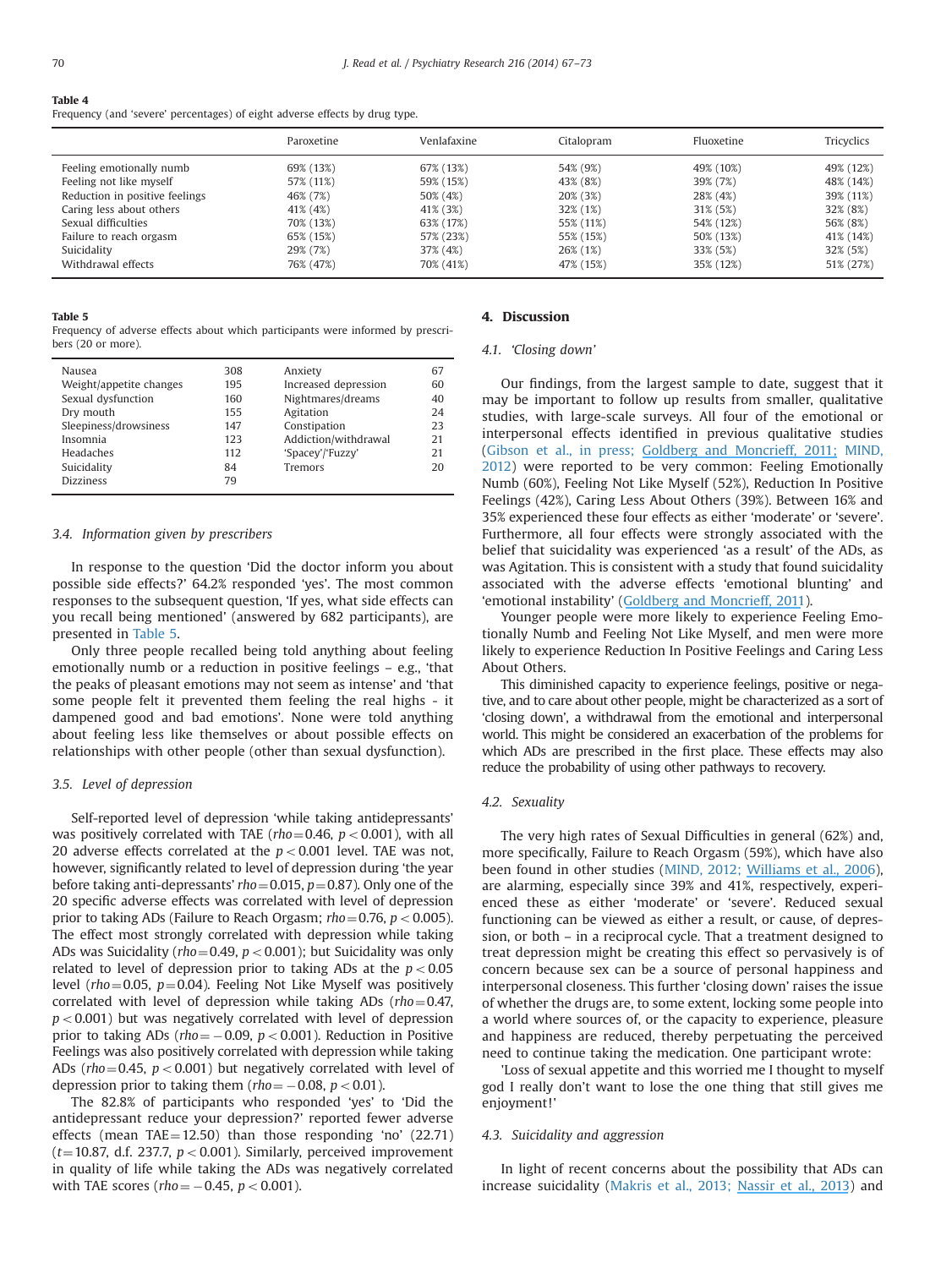aggression, it is important to note that 39% reported Suicidality, and 28% Feeling Aggressive, 'as a result of' the ADs. The Suicidality finding is similar to a recent study that found that 204 of 706 AD recipients (35%) experienced 'treatment-increasing suicidal ideation' (Perroud et al., 2012).

In the current study, Suicidality was correlated with younger age, with 56% of the 18–25 age group reporting this effect, 14% at the 'severe' level. This is consistent with previous findings that young people are more at risk of suicide on ADs than adults (Hammad et al., 2006).

# 4.4. Withdrawal effects and fear of addiction

Some previous studies have suggested that the belief that one is addicted, and a fear of withdrawal effects, are common and may be a primary reason for continuing to take the medication ([Bogner](https://www.researchgate.net/publication/26753890_Older_primary_care_patient_views_regarding_antidepressants_A_mixed_methods_approach?el=1_x_8&enrichId=rgreq-f0186ac4cfb48266549aa2490c1b877f-XXX&enrichSource=Y292ZXJQYWdlOzI2MDAyOTk4MztBUzoxMjA5NTg3NDg3MjkzNDRAMTQwNTg1MDIyMjAwMQ==) [et al., 2009;](https://www.researchgate.net/publication/26753890_Older_primary_care_patient_views_regarding_antidepressants_A_mixed_methods_approach?el=1_x_8&enrichId=rgreq-f0186ac4cfb48266549aa2490c1b877f-XXX&enrichSource=Y292ZXJQYWdlOzI2MDAyOTk4MztBUzoxMjA5NTg3NDg3MjkzNDRAMTQwNTg1MDIyMjAwMQ==) Gibson et al., in press; Kessing et al., 2005; [Stone et al.,](https://www.researchgate.net/publication/8653820_What_do_medical_outpatients_attending_a_neurology_clinic_think_about_antidepressants?el=1_x_8&enrichId=rgreq-f0186ac4cfb48266549aa2490c1b877f-XXX&enrichSource=Y292ZXJQYWdlOzI2MDAyOTk4MztBUzoxMjA5NTg3NDg3MjkzNDRAMTQwNTg1MDIyMjAwMQ==) [2004](https://www.researchgate.net/publication/8653820_What_do_medical_outpatients_attending_a_neurology_clinic_think_about_antidepressants?el=1_x_8&enrichId=rgreq-f0186ac4cfb48266549aa2490c1b877f-XXX&enrichSource=Y292ZXJQYWdlOzI2MDAyOTk4MztBUzoxMjA5NTg3NDg3MjkzNDRAMTQwNTg1MDIyMjAwMQ==)). Because ADs are not generally considered biologically addictive this widespread fear of addiction is sometimes dismissed as unwarranted (Kessing et al., 2005). In the current study 27% reported Addiction (6% 'severe') and 55% Withdrawal Effects (25% 'severe'). Whereas the wording of the former item might have generated responses indicative of a fear of being or becoming addicted, the latter item seems sufficiently explicit to assume that respondents were reporting actual effects. Several participants described these effects in response to the item about 'other' adverse effects. For example:

I felt a bit of nausea, dizziness and unsteadiness 2 or 3 times when I missed taking the anti-depressants for more than 2 days.

When I reduced the dose – from 1 tablet to half a tablet – I had vivid nightmares. This has also happened if I forget to take them.

Electric shocks in brain when coming off them.

I get terrible "brain zaps" when withdrawing, even if I forget to take the meds for a day or two.

Tried few times to stop, very bad withdrawal but also panic attacks became very severe so still on them now.

Just reducing the dosage now…severe withdrawal effects.

The fear of the consequences of coming off, and therefore being psychologically addicted, is, for some based on fear of, or actual experience of the return of depressive symptoms; for example: 'I'm scared to come off the anti-depressants in case the problems return'; and 'Many times I have tried to wean myself off them but when I do I start getting very weepy.' Nevertheless it seems that, for some people, there are also additional, quite real withdrawal effects ([Belaise et al., 2012](https://www.researchgate.net/publication/230829434_Patient_Online_Report_of_Selective_Serotonin_Reuptake_Inhibitor-Induced_Persistent_Postwithdrawal_Anxiety_and_Mood_Disorders?el=1_x_8&enrichId=rgreq-f0186ac4cfb48266549aa2490c1b877f-XXX&enrichSource=Y292ZXJQYWdlOzI2MDAyOTk4MztBUzoxMjA5NTg3NDg3MjkzNDRAMTQwNTg1MDIyMjAwMQ==)), and that these can contribute to a decision to go back on the medication. Only 21 participants recalled being informed of these effects by the prescriber. One participant wrote:

I was assured that Paroxetine was not addictive. However, I have had major problems with discontinuation syndrome so am still on it today. I am not happy about that but accept that the medication was new at the time and the GP was going on available information from GSK {Glaxo Smith Klein}. …. GSK has subsequently been rapped over the knuckles by the FDA for playing down discontinuation syndrome and other side effects. …. I feel like I am harnessed to a beast.

'Discontinuation effects' have been identified by traditional research, especially nausea, irritablity, anxiety and aches; paroxetine has been found to be particularly associated with withdrawal effects ([Himei and Okamura, 2006](https://www.researchgate.net/publication/6923386_Discontinuation_syndrome_associated_with_paroxetine_in_depressed_patients_a_retrospective_analysis_of_factors_involved_in_the_occurrence_of_the_syndrome?el=1_x_8&enrichId=rgreq-f0186ac4cfb48266549aa2490c1b877f-XXX&enrichSource=Y292ZXJQYWdlOzI2MDAyOTk4MztBUzoxMjA5NTg3NDg3MjkzNDRAMTQwNTg1MDIyMjAwMQ==)). In the current study this was the case for both Paroxetine and Venlafaxine (see Table 4) .

# 4.5. Causality

Our findings contribute to the important debate about whether some or all of the adverse effects of ADs are partially or totally caused by depression rather than by the drugs. This important issue is difficult to resolve because some 'symptoms', such as appetite change and insomnia are included in measures of both depression and adverse effects, thereby inflating any correlation between the two ([Uher et al., 2009](https://www.researchgate.net/publication/26780748_Adverse_reactions_to_antidepressants?el=1_x_8&enrichId=rgreq-f0186ac4cfb48266549aa2490c1b877f-XXX&enrichSource=Y292ZXJQYWdlOzI2MDAyOTk4MztBUzoxMjA5NTg3NDg3MjkzNDRAMTQwNTg1MDIyMjAwMQ==)).

The developers of the 'Antidepressant Side-Effect Checklist' found that many adverse effects were commonly reported prior to study commencement and implied that these could not, therefore, be considered adverse effects ([Uher et al., 2009](https://www.researchgate.net/publication/26780748_Adverse_reactions_to_antidepressants?el=1_x_8&enrichId=rgreq-f0186ac4cfb48266549aa2490c1b877f-XXX&enrichSource=Y292ZXJQYWdlOzI2MDAyOTk4MztBUzoxMjA5NTg3NDg3MjkzNDRAMTQwNTg1MDIyMjAwMQ==)). However, their 'average participant was in her second episode of moderately severe depression', and would likely, therefore already have been on ADs for some time. Indeed, they found that 44% already had contraindications to one of the two ADs used in their study. In another study using the same sample the researchers acknowledge that some of their participants were already on 'other antidepressants' (Perroud et al., 2012).

The current study, with a much larger sample, explicitly asked participants about their level of depression prior to taking any ADs. The finding that there was no significant relationship between level of depression prior to taking ADs and Total Adverse Effects scores is informative. If adverse events are, as often suggested, caused by depression rather than by ADs the correlation between the two should exist prior to taking ADs. The most parsimonious explanation of our findings would seem to be, therefore, that the adverse effects are caused by the ADs not the depression.

The correlation between adverse effects and level of depression while taking ADs is not easy to interpret with any degree of certainty. The hypothesis that the direction of causality, if any, is from depression to adverse effects is not supported by the absence of correlation with level of depression prior to taking ADs. The alternative hypothesis, that the ADs are causing the adverse effects, however, cannot be definitively proved by a correlation. A third possible explanation is that people who experiences ADs as helpful pay less attention to, and/or are less distressed by, the adverse effects. This hypothesis receives support from the findings that those who believed the ADs reduced their depression, and those who reported improved quality of life while taking ADs, reported significantly fewer adverse events. This third hypothesis is also indirectly supported by the absence of a correlation between depression and adverse effects prior to taking ADs. A fourth possible interpretation of correlations between depression and adverse effect is that some of the adverse effects might be depressing. The specific adverse effects most highly correlated with level of depression while taking ADs included Reduction in Positive Feelings, Feeling Emotionally Numb and Feeling Not Like Myself (all at the  $p < 0.001$  level).

## 4.6. Being informed

The finding that 36% had not been told about adverse effects by the prescriber is consistent with a 41% finding among 107 patients of British GPs ([Byng et al., 2007](https://www.researchgate.net/publication/278068457_Patients)). The recent survey of nearly 1500 AD recipients in the UK found that 45% thought they had not been given enough information about the medication they were prescribed (MIND, 2012), although the percentage was lower among those prescribed ADs more recently. The current study also found that recency of first prescription was related to being told about adverse effects ( $rho=0.10$ ,  $p < 0.001$ ).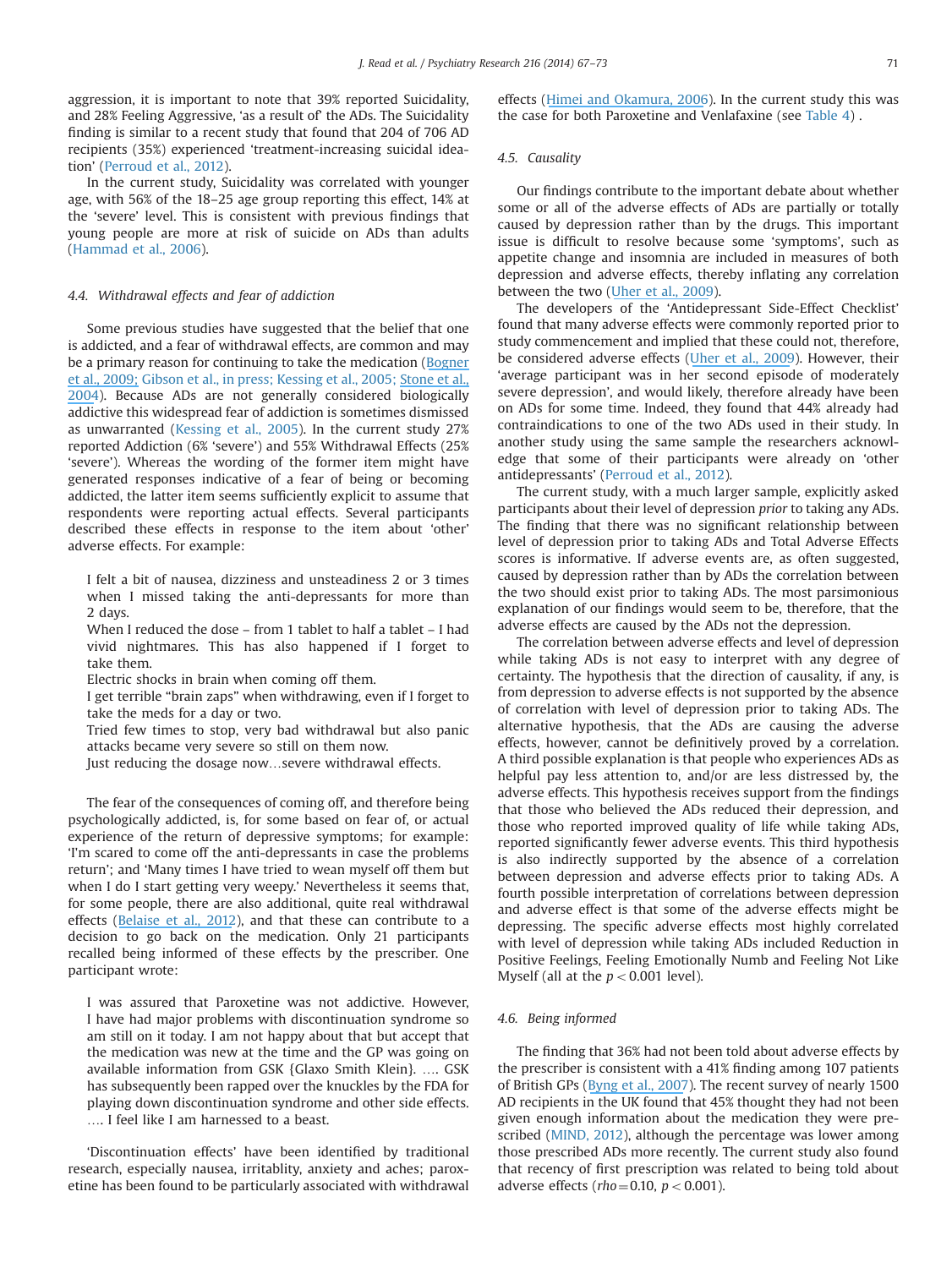# 4.7. Implications

Recent research has raised concerns about the efficacy of ADs, compared to psychological treatments ([Dobson et al., 2008](https://www.researchgate.net/publication/5316182_Randomized_Trial_of_Behavioral_Activation_Cognitive_Therapy_and_Antidepressant_Medication_in_the_Prevention_of_Relapse_and_Recurrence_in_Major_Depression?el=1_x_8&enrichId=rgreq-f0186ac4cfb48266549aa2490c1b877f-XXX&enrichSource=Y292ZXJQYWdlOzI2MDAyOTk4MztBUzoxMjA5NTg3NDg3MjkzNDRAMTQwNTg1MDIyMjAwMQ==)) or placebo (Pigott et al., 2010). A meta-analysis which included previously unpublished drug company studies ([Kirsch et al.,](https://www.researchgate.net/publication/284143789_Initial_Severity_and_Antidepressant_Benefits_A_Meta-Analysis_of_Data_Submitted_to_the_Food_and_Drug_Administration?el=1_x_8&enrichId=rgreq-f0186ac4cfb48266549aa2490c1b877f-XXX&enrichSource=Y292ZXJQYWdlOzI2MDAyOTk4MztBUzoxMjA5NTg3NDg3MjkzNDRAMTQwNTg1MDIyMjAwMQ==) [2008](https://www.researchgate.net/publication/284143789_Initial_Severity_and_Antidepressant_Benefits_A_Meta-Analysis_of_Data_Submitted_to_the_Food_and_Drug_Administration?el=1_x_8&enrichId=rgreq-f0186ac4cfb48266549aa2490c1b877f-XXX&enrichSource=Y292ZXJQYWdlOzI2MDAyOTk4MztBUzoxMjA5NTg3NDg3MjkzNDRAMTQwNTg1MDIyMjAwMQ==)) found that 'the overall effect of new-generation antidepressant medications is below recommended criteria for clinical significance' with no significant benefit compared to placebo for all but 'patients at the upper end of the very severely depressed category'. Therefore, it seems important to have a complete picture of the drugs' adverse effects to weigh against these disappointing efficacy findings when calculating cost-benefit analysis.

Our findings, based on direct questioning of the largest sample of AD recipients to date, indicate that the adverse effects of ADs are many and varied and are experienced by very high percentages of AD recipients. This needs to be more widely recognized. Among the most frequent are effects which could be risk factors for depression, such as loss of sexual functioning and emotional numbing, and also include effects that are indicative of the problem which the drugs are intended to treat, including reduced ability to feel positive emotions, and reduced interest in other people. Our findings are broadly consistent with those of a recent review (Moret et al., 2009, p. 967):

Following long-term treatment with the SSRIs, some serious adverse events may occur. Some of them can be difficult to recognize because they can resemble residual symptoms of depression. The most serious can be life threatening. They all have a negative influence on the patient's quality of life.

It seems important to respond to subjective experiences of patients impartially. A Danish survey of 493 AD recipients (Kessing et al., 2005) found that 43% reported that ADs 'can alter your personality', 56% that 'your body can become addicted', 42% that 'when taking antidepressants you have less control over your thoughts and feelings' and 81% that 'as long as you are taking antidepressants you do not really know if they are actually necessary'. All of these responses, however, were categorized by the researchers as reduced 'Perceived Autonomy', and were dismissed as 'incorrect' and 'erroneous'.

One obvious implication of responding to patients' subjective experiences respectfully (Schofi[eld et al., 2011](https://www.researchgate.net/publication/50865665_Patients)) would be to include items commonly experienced and reported by AD recipients in future checklists for researchers and clinicians.

While the current findings concur with those of a similar, British study (MIND, 2012), in that the percentage of people being told about adverse effects has increased over time, about a third are not told (or don't recall being told). Very few, it seems, are told about the more subtle, but pervasive and potentially demoralizing, effects on one's ability to feel positive emotions, or to feel anything at all, or about the potential effects on their relationships with other people. The ethical principle of informed choice suggests that this needs to change. The finding that adverse effects were higher in participants not told about adverse effects should help allay clinicians' concerns that they may promote such effects through creating expectation (the nocebo effect).

# 4.8. Limitations

This self-selected, convenience sample, despite being the largest ever surveyed, was not, in some regards, representative of the New Zealand population. Maori, Pacific Islanders, men, older people, and poorer and less educated people were all underrepresented. For example, while 13.7% of the population are 65 or older (Statistics New Zealand, 2012), only 3.6% of our sample were over 65. The overrepresentation of women (76.6%) is not of great concern because women are prescribed ADs at approximately twice the rate as men internationally. Although an internet sample may be biased towards the more wealthy and better educated, 80% of New Zealand households have internet access (Statistics New Zealand, 2013). Furthermore, given that TAE scores were significantly related to lower education and income, the underrepresentation of these groups would have served to underestimate the prevalence of adverse effects. The over representation of younger people, however, would have operated in the opposite direction.

The very high frequencies of adverse effects raise the issue of whether recipients who were dissatisfied with their medication were more likely to participate. This seems very unlikely, however, given that the majority (82.8%) reported that they believed the drugs had reduced their depression, a rate far higher than most conventional efficacy studies of ADs. If the survey had attracted a disproportionate number of unsatisfied people one might have expected a much higher rate reporting a reduced quality of life while on ADs (8.9%). Thus the sample appears to be biased towards people who had a positive response to ADs.

The study relies entirely on self-report. Conventional studies using established check-lists [4] also rely on self-report. Self-report of adverse effects in the present has been found to be reliable [4], A more appropriate concern, however, is that some of our data is retrospective and therefore subject to the fallibilities of memory of experiences from weeks to several years in the past. The majority (69%), however, were still taking the ADs at the time of completing the questionnaire.

Although the wording of the question preceding the list of possible adverse effects explicitly included the phrase 'as a result of taking the anti-depressants', it remains possible, as for most other studies, that some of the adverse effects experienced, were not actually caused, or were only partially caused, by the medication.

Some of the participants may have been prescribed ADs for conditions other than depression. However the reason for being prescribed ADs is not directly relevant to the perceived adverse effects of ADs, and the majority (92%) reported that they had experienced depression in the year prior to their first AD prescription.

## Acknowledgments

We thank all the participants who took the time to share their experiences, and the University of Auckland for their financial support for this study via the Faculty Research Development Fund.

## References

- [Adkins, D., Clark, S., Åberg, K., Hettema, J., Bukszar, J., McClay, J., Souza, R., van den](http://refhub.elsevier.com/S0165-1781(14)00083-3/sbref1) [Oord, E., 2012. Genome-wide pharmacogenomic study of citalopram-induced](http://refhub.elsevier.com/S0165-1781(14)00083-3/sbref1) [side effects in STAR\\*D. Translational Psychiatry 10.1038/tp.2012.57PMCID:](http://refhub.elsevier.com/S0165-1781(14)00083-3/sbref1) [PMC3410623, July 3;2:e129](http://refhub.elsevier.com/S0165-1781(14)00083-3/sbref1)
- [Backenstrass, M., Joest, K., Frank, A., Hingmann, S., Mundt, C., Kronmuller, K., 2006.](http://refhub.elsevier.com/S0165-1781(14)00083-3/sbref2) [Preferences for treatment in primary care: a comparison of nondepressive,](http://refhub.elsevier.com/S0165-1781(14)00083-3/sbref2) [subsyndromal and major depressive patients. General Hospital Psychiatry 28,](http://refhub.elsevier.com/S0165-1781(14)00083-3/sbref2) 178–[180.](http://refhub.elsevier.com/S0165-1781(14)00083-3/sbref2)
- [Belaise, C., Gatti, A., Chouinard, V., Chouinard, G., 2012. Patient online report of](http://refhub.elsevier.com/S0165-1781(14)00083-3/sbref3) [selective serotonin reuptake inhibitor-induced persistent postwithdrawal anxi](http://refhub.elsevier.com/S0165-1781(14)00083-3/sbref3)[ety and mood disorders. Psychotherapy and Psychosomatics 81, 386](http://refhub.elsevier.com/S0165-1781(14)00083-3/sbref3)–388.
- [Bogner, H., Cahill, E., Frauenhoffer, C., Barg, F., 2009. Older primary care patient](http://refhub.elsevier.com/S0165-1781(14)00083-3/sbref4) [views regarding antidepressants: a mixed methods approach. Journal of Mental](http://refhub.elsevier.com/S0165-1781(14)00083-3/sbref4) [Health 18, 57](http://refhub.elsevier.com/S0165-1781(14)00083-3/sbref4)–64.
- [Byng,](https://www.researchgate.net/publication/278068457_Patients)[R.,](https://www.researchgate.net/publication/278068457_Patients)[Bury,](https://www.researchgate.net/publication/278068457_Patients)[C.,](https://www.researchgate.net/publication/278068457_Patients)[Weaver,](https://www.researchgate.net/publication/278068457_Patients)[L.,](https://www.researchgate.net/publication/278068457_Patients)[2007.](https://www.researchgate.net/publication/278068457_Patients)[Patients](https://www.researchgate.net/publication/278068457_Patients)' experiences of consultations for [depression](https://www.researchgate.net/publication/278068457_Patients)[and](https://www.researchgate.net/publication/278068457_Patients)[predictors](https://www.researchgate.net/publication/278068457_Patients)[of](https://www.researchgate.net/publication/278068457_Patients)[adherence](https://www.researchgate.net/publication/278068457_Patients)[to](https://www.researchgate.net/publication/278068457_Patients)[antidepressants.](https://www.researchgate.net/publication/278068457_Patients)[Primary](https://www.researchgate.net/publication/278068457_Patients)[Care](https://www.researchgate.net/publication/278068457_Patients)[and](https://www.researchgate.net/publication/278068457_Patients) [Community](https://www.researchgate.net/publication/278068457_Patients)[Psychiatry](https://www.researchgate.net/publication/278068457_Patients)[12,](https://www.researchgate.net/publication/278068457_Patients)[109](https://www.researchgate.net/publication/278068457_Patients)–115.
- [Dobson, K., Hollon, S., Dimidjian, S., Schmaling, K., Kohlenberg, R., Gallop, R., Rizvi,](http://refhub.elsevier.com/S0165-1781(14)00083-3/sbref6) [S., Gollan, J., Dunner, D., Jacobson, N., 2008. Randomized trial of behavioral](http://refhub.elsevier.com/S0165-1781(14)00083-3/sbref6) [activation, cognitive therapy, and antidepressant medication in the prevention](http://refhub.elsevier.com/S0165-1781(14)00083-3/sbref6)